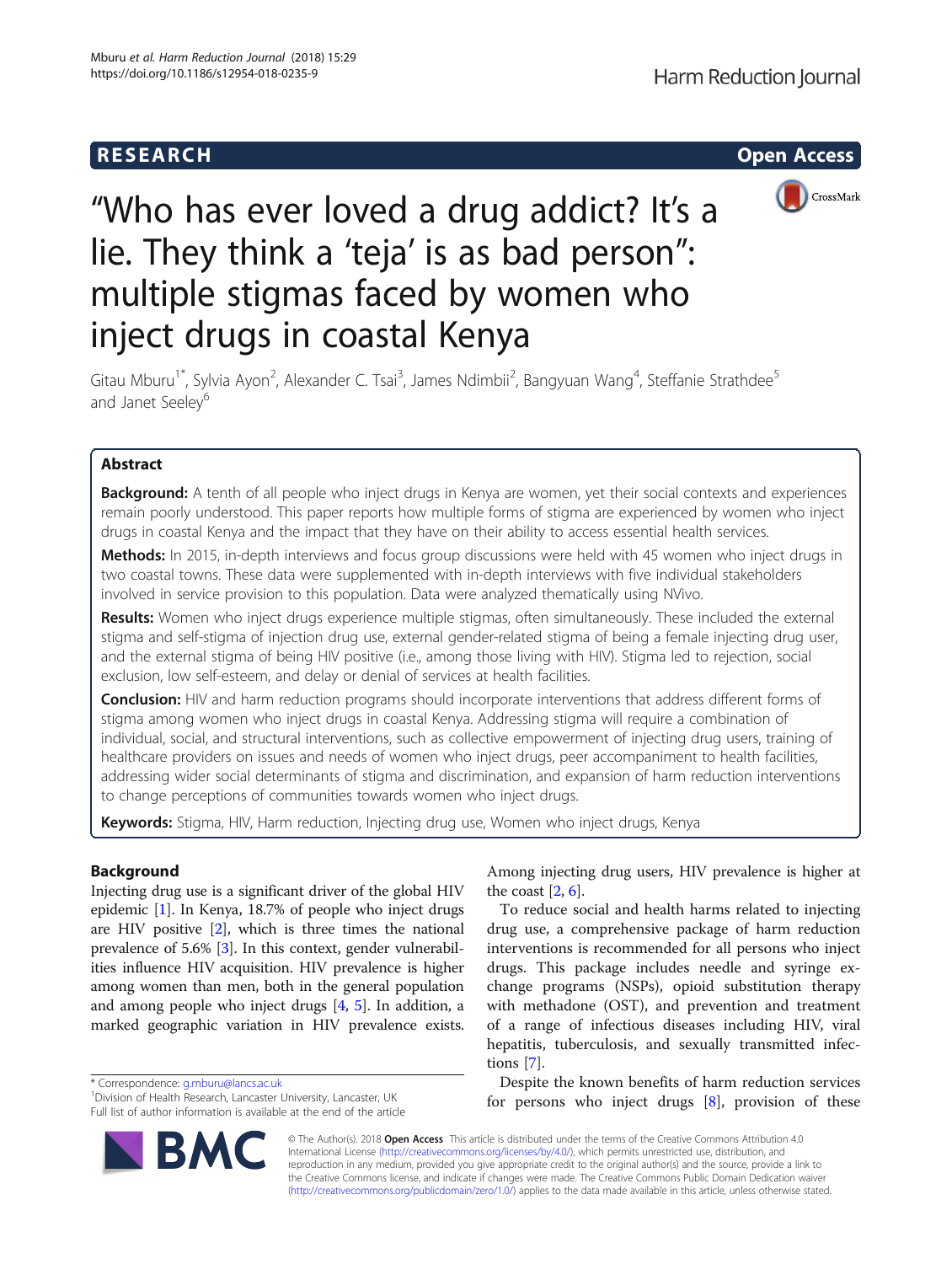interventions remains sub-optimal globally [[9,](#page-6-0) [10\]](#page-6-0). In Kenya, the Ministry of Health endorsed the harm reduction approach in 2013 [\[11](#page-6-0)] and, in 2014, introduced NSP and OST in selected government facilities [\[12](#page-6-0)]. However, less than a fifth of an estimated 18,327 people who inject drugs in Kenya are being reached by the national NSP [[3\]](#page-6-0), access to OST with methadone is limited [\[13](#page-6-0)], and needle/syringe sharing is common [\[6](#page-6-0)].

In this context, drug use is generally stigmatized, and several authors have suggested that access to services could be restricted by the social perception of injecting drug use. Stigma is defined as the co-occurrence of labeling, stereotyping, separation, and discrimination in response to a discrediting attribute that is associated with loss of status [[14,](#page-6-0) [15\]](#page-6-0). Through social and structural mechanisms, stigma reinforces existing inequalities and power imbalances such as those due to gender, ethnicity, physical characteristics, and so forth [\[16\]](#page-6-0). Enactments of stigma manifest as overt discrimination [[14](#page-6-0), [17\]](#page-6-0), which may restrict stigmatized individuals' access to important health services [[18](#page-6-0), [19](#page-6-0)].

Women who inject drugs often face gender and power inequalities [\[20\]](#page-6-0). In Kenya, women comprise of a tenth of all injecting drug users [[21](#page-7-0)], yet they have received very limited attention to date [[22\]](#page-7-0). There is limited understanding of these women's social contexts in Kenya, partly because injecting drug use has been relatively rare in sub-Saharan Africa compared to other global regions [[23,](#page-7-0) [24](#page-7-0)]. Given the rising prevalence of injecting drug use in Kenya [[23\]](#page-7-0), we sought to unpack their lived experiences, explore how stigma could affect their access to health services, and recommend corrective actions.

We conducted a qualitative study whose aim, broadly, was to explore the needs and social contexts of women who inject drugs in coastal Kenya. We report ways in which women who inject drugs experience stigma and discrimination and the impacts that stigma and discrimination may have on their abilities to access health services. We propose potential programmatic and policy approaches that can mitigate the impact of stigma on service access.

# Methods

# Study design

In 2015, a combination of in-depth interviews and focus group discussions (FGDs) was conducted among women who inject drugs. These were complemented with in-depth interviews conducted with selected key informants involved in providing harm reduction services to this population.

## Setting

Data were collected from women who were accessing community-based harm reduction services in Mombasa and Kilifi. These services were being provided to injecting drug users through a partnership of three community-based organizations (CBOs): Kenya AIDS NGOs Consortium (KANCO), Reach out Centre Trust (REACH OUT), and the Muslim Education and Welfare Association (MEWA). Through outreach and linked drop-in services operated by these CBOs, injecting drug users were provided with clean needles, syringes, addiction counseling, HIV counseling and testing, condoms, pregnancy tests, and oral contraceptives. Clients who required additional services were referred to surrounding private and government facilities.

## Participant selection and recruitment

Participants included 45 women who inject drugs and five key stakeholders. Of the 45 women, 24 participated in in-depth interviews (12 at each site) and 21 participated in three focus group sessions (three sessions in Mombasa and one session in Kilifi). To be included, participants had to be older than 18 years of age, so that they could provide independent consent; be within the reproductive age bracket of 18–49 years; and have a history of injecting drugs within the 90 days preceding the study. Women were invited to participate in the study by outreach workers during the course of their routine outreach, and those who accepted the invitations based on availability were screened and scheduled for appointments. In consultation with representatives from the two CBOs, five key stakeholders were purposively sampled based on their roles, expertise, and political or community representation. The selected stakeholders included one community health worker, two outreach workers, one ministry of health official, and one outreach manager.

# Data collection

In-depth interviews and FGDs were conducted in private rooms at the CBOs or at key stakeholders' offices by two experienced interviewers (SA and JN). In-depth interviews and FGDs explored drug use, sexual and reproductive health, HIV testing experiences, and access to outreach or conventional government health services. All in-depth interviews and FGDs were conducted in Swahili or English, based on participants' preferences, were audio recorded, and lasted between 45 and 60 min. At the end of in-depth interviews and FGDs, basic socio-demographic data were collected from participants.

## Data analysis

A summary of socio-demographic data was generated using Microsoft Excel (Microsoft Corporation, Redmond, Washington). Interviews and FGDs were transcribed into English, and thematic analysis conducted [\[25\]](#page-7-0). Transcripts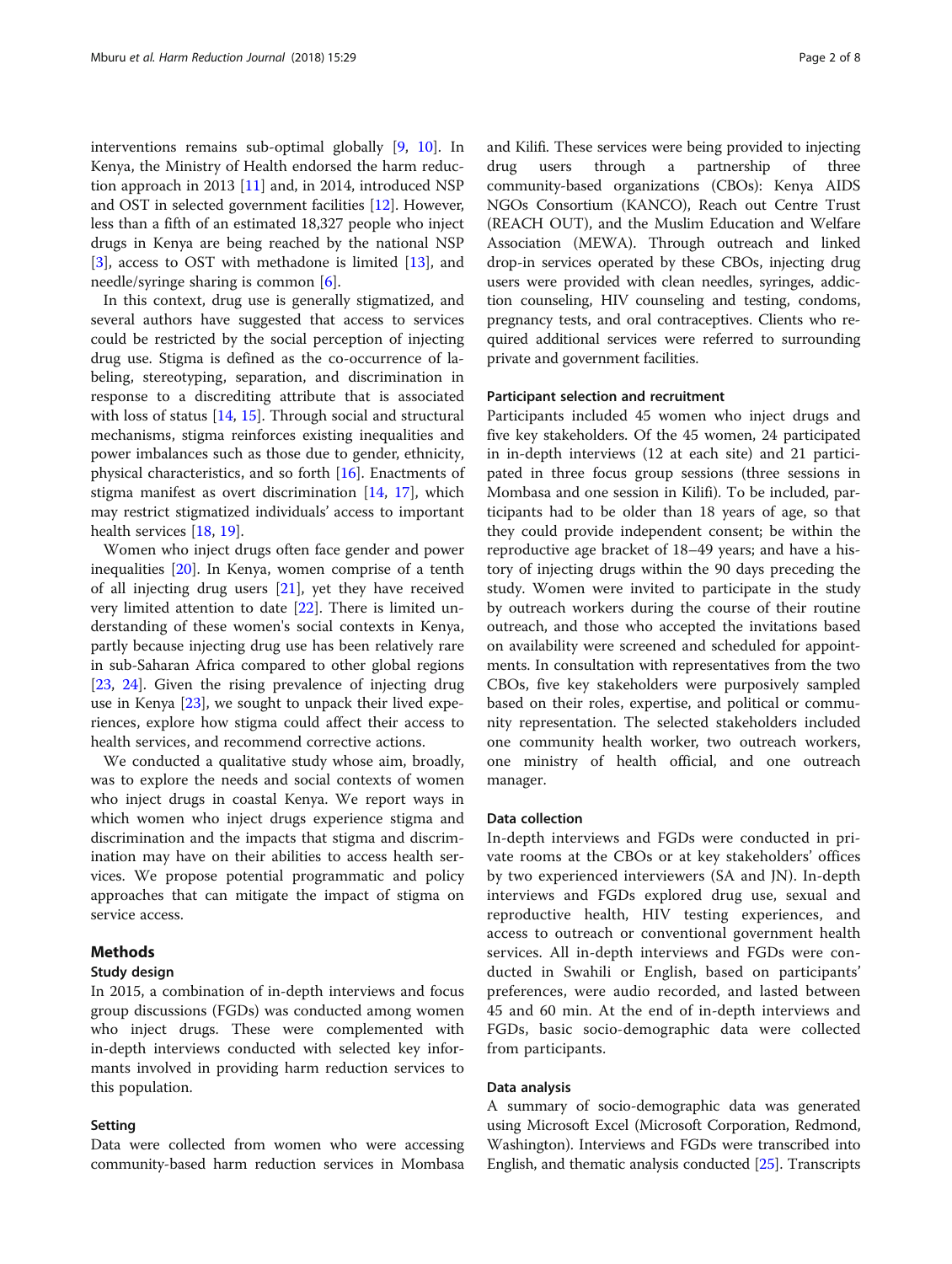were imported into  $N$ Vivo $\degree$  [\[26\]](#page-7-0), and codes were generated independently by GM and JN. Recurrent themes were identified while examining the data for nuances, similarities, and differences through constant comparison approach [\[27\]](#page-7-0). Final codes were categorized to generate themes related to women's experiences of stigma and its impact on their access to health services.

# Ethical considerations

This research was conducted in accordance with the World Medical Association's [[28\]](#page-7-0) provisions governing research with human subjects. Data were collected in private rooms, written informed consent was obtained, and participants retained the right to withdraw participation at any time. Unique codes were used to track participants in lieu of names or other identifying information, and the data were password-protected. Ethical approval was provided by the National Commission for Science Technology and Innovation (ref: P/15/8861/ 4510).

# Results

# Participant characteristics

The mean age of the 45 women was 28.5 years. Majority were single, with at least one child, without secondary education, and either unemployed or working in informal sector. On average, participants had used polydrugs for a period of 8.5 years, and had specifically injected drugs for 2.6 years. Overall, 29% were sex workers, and over two thirds (69%) were not using contraception. The main drug injected was heroin (Table 1).

## Typologies and multiplicity of stigma

Our study found several forms of stigma. These were the stigmas of being a drug user, gender-related stigma of being a female injecting drug user, and the stigma of being HIV positive (i.e., among those living with HIV).

#### Self-stigma of women who inject drugs

Participants' accounts indicated a self-directed shameful consciousness of being an injecting drug user. Internalization of stigma was often associated with low self-esteem. Indeed, some participants constructed these self-stigmatized identities in such a way as to make it impossible to have meaningful relationships, believing that they were not worth being loved:

You can meet someone who pretends to love and [desire] you. Who has ever loved a drug addict? It's a lie. (Participant 10 Mombasa).

Self-stigmatization resulted from study participants internalizing the negative perceptions of injecting drug use within the study setting, where drug use was generally

|  |  | Table 1 Participant characteristics |
|--|--|-------------------------------------|
|--|--|-------------------------------------|

| Characteristic                       | IDIs<br>26.4 | FGDs<br>30.5   | Total<br>28.4  | Percent                  |
|--------------------------------------|--------------|----------------|----------------|--------------------------|
| Age (mean, years)                    |              |                |                |                          |
| Number of children (mean)            |              |                | 1.6            | $\overline{\phantom{0}}$ |
| Education                            |              |                |                |                          |
| None                                 | 4            | $\overline{4}$ | 8              | 18                       |
| Primary                              | 13           | 10             | 23             | 51                       |
| Secondary                            | 6            | 6              | 12             | 27                       |
| Post-secondary                       | 0            | 1              | 1              | 2                        |
| Unknown                              | 1            | 0              | 1              | $\overline{2}$           |
| Marital status                       |              |                |                |                          |
| Married                              | 5            | 3              | 8              | 18                       |
| Live in partner                      | 7            | 5              | 12             | 27                       |
| Single                               | 11           | 13             | 24             | 53                       |
| Unknown                              | 1            | 0              | 1              | 2                        |
| Income source                        |              |                |                |                          |
| Casual labor                         | 2            | 5              | 7              | 16                       |
| Food Kiosk/plaiting                  | 3            | $\overline{2}$ | 5              | 11                       |
| Sex work                             | 9            | 4              | 13             | 29                       |
| Peddling                             | 1            | $\overline{2}$ | 3              | 7                        |
| Peer educator                        | 0            | 1              | 1              | $\mathfrak{D}$           |
| Family or partner                    | 3            | 1              | $\overline{4}$ | 9                        |
| Begging, hustling                    | 5            | 6              | 11             | 24                       |
| Unknown                              | 1            | 0              | 1              | 2                        |
| Contraception                        |              |                |                |                          |
| Yes                                  | 11           | 3              | 14             | 31                       |
| No                                   | 13           | 18             | 31             | 69                       |
| Drug use                             |              |                |                |                          |
| Duration using drugs (years)         | 7.8          | 9.1            | 8.5            |                          |
| Duration injecting (years)           | 3.3          | 2.0            | 2.6            |                          |
| Main drugs used                      |              |                |                |                          |
| Heroin                               | 11           | 1              | 12             | 27                       |
| Heroin and other drugs <sup>®</sup>  | 11           | 15             | 26             | 58                       |
| Cocaine                              | 1            | 3              | 4              | 9                        |
| Cocaine and other drugs <sup>*</sup> | 1            | $\overline{2}$ | 3              | 6                        |

\* Varied combination of substances including Rhohypnol, khat, cigarettes, and alcohol

construed as resulting from a failure of individual morality. Injecting drug users were commonly referred as "teja" to which translates into "an injecting drug user" or "client" in a demeaning way. Not surprisingly, among the participants, the identity of being a drug user or "teja" was seen as shameful and regrettable. Hence, these stigmatized participants had an interest in concealing their stigmatized identities:

I usually don't like people to know [that I inject drugs] because I feel shame. (Participant 12, Kilifi).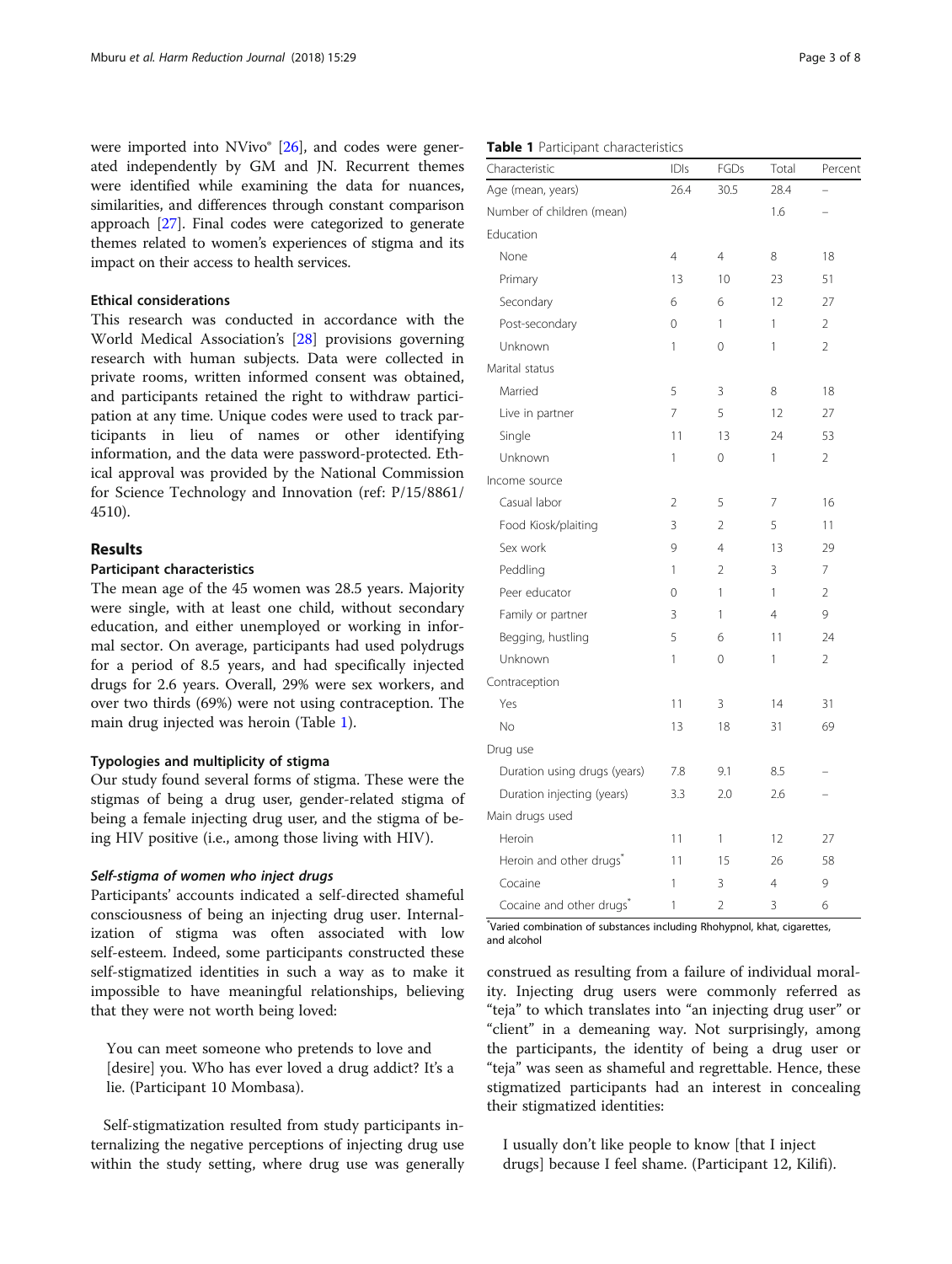# External stigmatization of injecting drug use in communities and health facilities

Although women experienced different degrees of stigmatization, they consistently perceived negative attitudes towards injecting drug use from their communities:

You know when you start using illicit drugs, obviously people who do not use will refuse to associate with you. No one will accept to walk with you when you are a drug addict. You will have to associate with your fellow drug users. (Participant 7, Mombasa).

Others stated that they were also stigmatized by their own family members:

From my own perspective, even the outreach workers are more concerned with us and love us even more than our families. The family contributes to our suffering as they say: "you are a drug addict; you are as good as dead". If you try explaining anything to them, they see you as nothing but a drug addict. It pains. (Participant 10, Mombasa).

Participants described how this stigma was operationalized within a milieu of social dynamics and moralistic attitudes, conveying a notion of moral judgment:

They think a teja [drug user] is as bad person. (Participant 10, Mombasa).

This stigmatization was linked to moralistic judgements and suspicion, as drug users were generally viewed as likely to be petty criminals:

You can have a friend, maybe a neighbor, but if s/he knows, s/he will think: "so this one is an injecting drug user, aah it is over! Either thieves will steal from me or she will influence my children to snort or smoke [drugs]" Most of them in Mombasa are fond of that. (Participant 10, Mombasa).

Participants' accounts suggested that although drug use was generally stigmatized, this stigma was accentuated among women. Accounts suggested that women perceived a unique stigma of drug use, because injecting drug use ran contrary to gendered norms of behavior. One stakeholder illustrated the prevalent negative perception of injection drug use by women, claiming that "it is a shame for a woman to be an injecting drug user" (Stakeholder 3, Kilifi).

Apart from experiencing it in communities, the stigma of injecting drug use was frequently experienced in healthcare settings. Asked about her experience with health care providers, one participant reported that "they despise us a lot" (Participant 10, Kilifi). Another commented that "they tell each other: 'that is a drug user'" (Participant 5, Kilifi).

# Stigma of being an HIV positive drug user

Our data provided insight into the cognitive and emotional experiences when the stigma of being a female drug user was layered over HIV-related stigma. Our data suggested that both can exist simultaneously. Participants who were HIV positive described perceiving HIV stigma, even from their fellow drug users, suggesting that their experiences as women who inject drugs and who lived with HIV were different from the experiences of women who inject drugs who were not HIV positive:

Now a fellow drug user tells you "Get out of here, didn't we go with you to REACHOUT and got tested, and it was found that you are HIV positive?" (Participant 3, Mombasa).

These claims were confirmed by HIV negative participants, who constantly viewed HIV with stigmatizing suspicion. Their accounts suggested that being HIV positive was a different source of shame among women who injected drugs. In an illustrative comment, one participant suggested that she was very careful not to acquire HIV as "there is nothing [as] shameful as HIV" (Participant 12, Mombasa). As can be noted from this extract, her concerns were not necessarily related to the health effects of HIV infection but rather to the social perception of being HIV positive.

## Negative impact of stigma

Regardless of its source, stigmatization of women seemed to result in isolation and exclusion through prejudiced social processes and institutional practices. Responding to a question about the impact of stigma, one woman described how families and associates "abandon you and run away" (FGD 2, Mombasa) once she began injecting drugs. Referring to social distancing and its reasons, another opined that "people cannot agree to be with someone who is snorting or injecting drugs" (Participant 9, Kilifi). This distancing was also exemplified in the experiences of another participant, who asserted that her "best friend doesn't use" and as a result their "friendship has reduced" (Participant 11, Kilifi).

Apart from social isolation, our data suggested that enactments of stigma—overt discrimination—served as a significant barrier to health service access. Participants characterized the actions of health providers as "scornful maltreatment" (Participant 10, Mombasa). Discrimination was common, whereby drug users were isolated and served last within health facilities: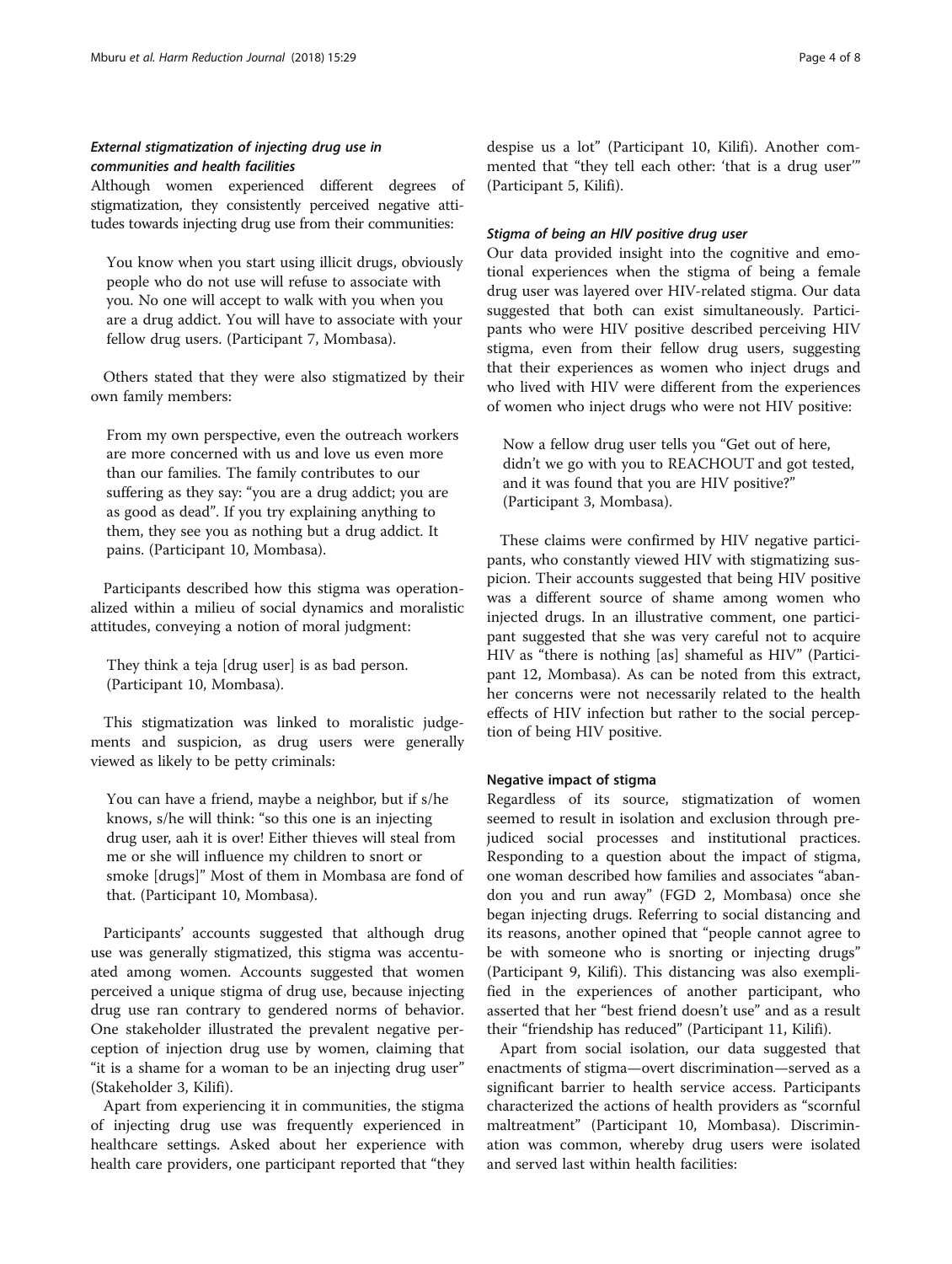Should they know that you are an addict, they send you backwards on the queue or tell you to go and come later. (Participant 10, Kilifi).

Participants' narratives suggested that they were concerned about being identified or recognized as drug users within facilities, as this inevitably affected the quality of their interactions with health care providers, and ultimately delayed their services:

You get in the queue and you are the last one to be served, or they take you round from one place to the other once they know you are a drug user. (Participant 5, Kilifi).

Apart from existing negative perceptions of drug use, stakeholders suggested that "the health care workers did not understand why and how they needed to serve female drug users" (Stakeholder 3, Kilifi). Nevertheless, given women's experiences, some of them opted not to seek health services. For one participant, being stigmatized at health facilities meant that she had "never gone back" (Participant 10, Kilifi). Yet, many women inevitably found themselves compelled by circumstances to seek health services, and in those situations, they strived to conceal their identities, so as to avoid being stigmatized or discriminated against:

I was forced to tell the truth that I was an addict. It was by luck that I met a good nurse. Had I have found the wrong one, I would have been insulted a lot, and not attended to. (Participant 10, Mombasa).

In many cases, participants opted to be accompanied by outreach workers in their visits to health facilities, so as to mitigate the effects of stigma. One participant asserted that "if you come along with an outreach worker, the health providers give you the required services but if you come alone, they may not attend to you" (Participant 10, Mombasa). Other participants suggested that the mediating role of CBOs extended to referral slips which were provided by outreach services:

Immediately they see this [referral] paper from REACHOUT they treat you with respect. If you don't have one, you can be really mistreated, you can get there at 7 am and leave at even 5 pm, 8 pm or even 10 pm. (Participant 12, Mombasa).

# **Discussion**

In this qualitative study of 45 women who inject drugs and five stakeholders who were involved in the provision of harm reduction services, we report various experiences of

stigma and discrimination among women who inject drugs in coastal Kenya. Specifically, this study found that several forms of external and self-stigma are concurrently experienced by these women. These include internal and external stigma of being a drug user, external gender-related stigma of being a female injecting drug user, and external stigma of being HIV positive among participants who were living with HIV.

The finding of self-stigma is consistent with other studies which have described internalized self-stigma among persons who inject drugs, which in turn leads to feelings of shame, low self-esteem, and reduced self-efficacy [\[29,](#page-7-0) [30](#page-7-0)]. In terms of external stigmatization within social and healthcare settings, other studies from India, Mexico, Vietnam, and the UK have also shown that women who inject drugs frequently experience severe stigma and social exclusion from their communities due to social disapproval of female injecting drug use [[31](#page-7-0)–[34](#page-7-0)]. Similar to these studies, our findings suggest that gendered norms of behavior operated in conjunction with stigma of drug use to exacerbate stigma faced by women who injected drugs.

On their part, HIV positive women who injected drugs experienced a simultaneous layering of multiple stigmas. In addition to experiencing stigma related to injecting drug use, HIV positive women perceived HIV-related stigma. HIV negative injecting drug users in our study also stigmatized their HIV positive colleagues, demonstrating that injecting drug users were themselves liable of stigmatizing others. In the UK, injecting drug users tended to stigmatize other injecting drug users they believed to be worse than them—primarily the homeless [[35](#page-7-0)].

Our study shows that different forms of stigmatization of women who inject drugs are a potent barrier to their access and utilization of health services. Experiencing shame associated with one's drug use can lead to avoidance of harm reduction [[35](#page-7-0)] and general healthcare services [\[36\]](#page-7-0). In our study, poor access to services was mediated by poor interactions with, or overt discrimination by health providers. Other studies have shown that stigma is often a driver of problematic patient-provider relationships [\[37\]](#page-7-0), which act in concert with isolation [[38](#page-7-0)], and other healthcare barriers to limit drug users' utilization of health services. Although this was not apparent in our study, layering of internalized stigma and HIV-related stigma also act simultaneously to prevent engagement of injecting drug users with HIV care in other settings [\[18\]](#page-6-0). These findings suggest that unless the stigma confronting women who inject drugs is mitigated, the health of this marginalized population is likely to get worse.

## Implications

Addressing different forms of stigma will be essential to mitigate their negative impacts on women's ability to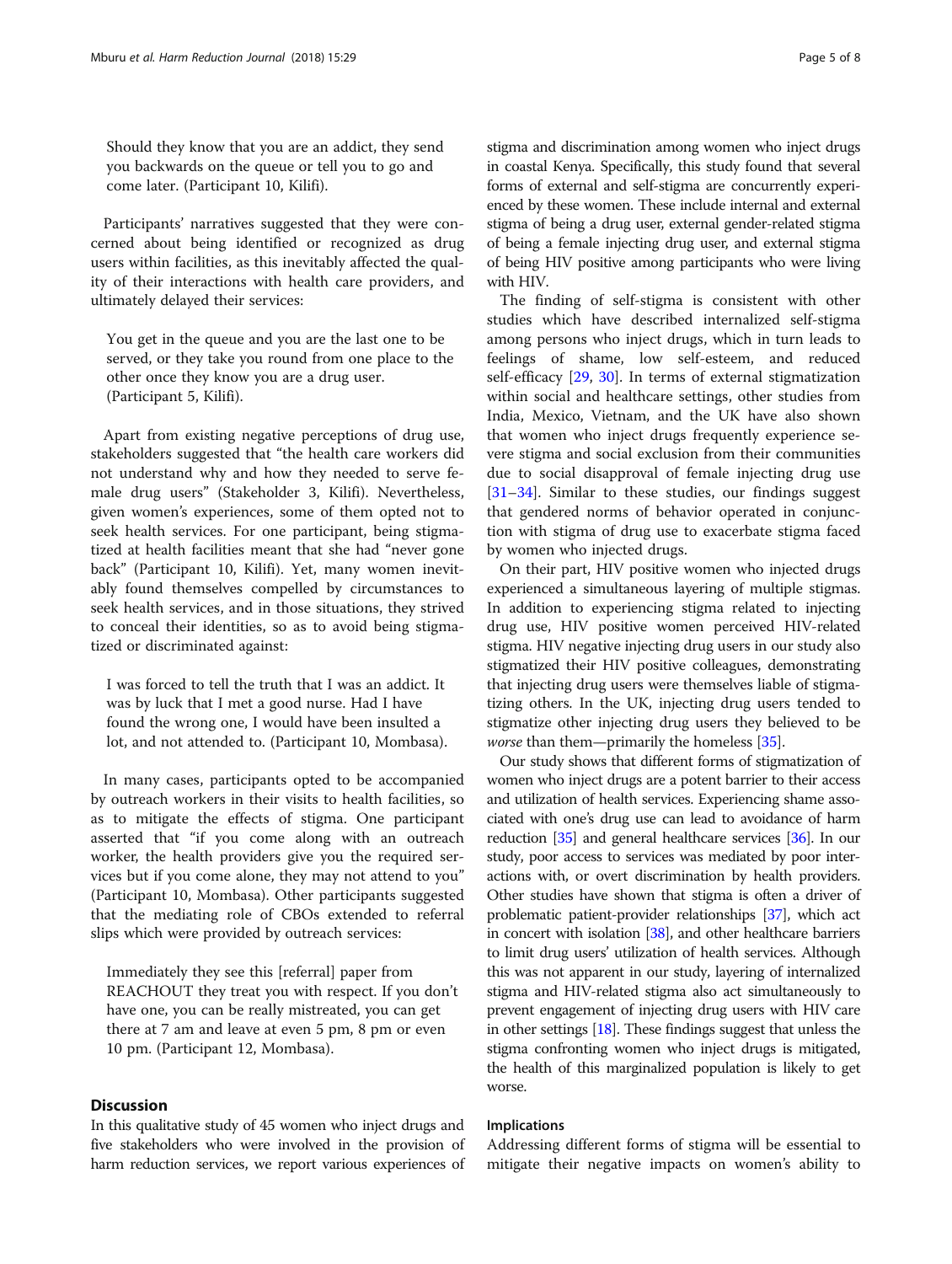access health services. These can be addressed at individual, social, and structural levels. At the individual level, interventions that support reversal of internalized stigma are required. Unfortunately, few interventions for effectively combating internalized stigma exist [\[39](#page-7-0)]. However, research among stigmatized populations has shown that collectivization and peer-based support approaches can assist in coping and confronting self and external stigma, by harnessing collective self-efficacy, and providing an environment to transform self-esteem [[40,](#page-7-0) [41\]](#page-7-0). As such, increasing recruitment of female peers and forming peer support groups of women who inject drugs would be critical to overcoming self-stigma in the study context. It can also strengthen women's negotiating power to access social and health entitlements, as has been the case among other stigmatized populations [[42\]](#page-7-0).

At the social level, addressing moralistic judgements and attitudes that reinforce conservative, but often inequitable stigmatization of women who inject drugs will be essential. Working with community and religious leaders as an avenue to tackle stigma at the coast might be useful. Resistance from the local county government and community members might be encountered, given the prevalent social perception of drug use in coastal Kenya. However, community-based advocacy and outreach to religious and other community leaders has been shown to soften hard community stances and to reduce community discrimination against drug users in Vietnam [\[43\]](#page-7-0). The success of such an approach would be in combining education to communities about the possible harmful effects of adhering to prevalent stigmatizing attitudes towards women who inject drugs, while informing them of the benefits of harm reduction in increasing social functioning and health of injecting drug users. Thus, the local leadership needs to see drug use as partly a symptom of social problems that confront women, rather than an issue of simple individual choice that abstinence and prohibition can solve. Because community support and commitment is essential in combating social stigma against drug users [\[43,](#page-7-0) [44](#page-7-0)], community-based programs (for example through CBOs) that can reach communities with anti-stigma messages will need to be geographically expanded, politically supported, and financially resourced.

At the structural level, interventions to eliminate stigmatization in healthcare settings will be crucial. The need to train healthcare providers on issues and needs of injecting drug users in the Kenyan coast has already been noted, given the rising number of women who inject drugs, who will require health services [\[22\]](#page-7-0). Involvement of women in training and service delivery could be particularly useful as it has been shown to facilitate understanding of their needs and a change of negative attitudes among healthcare providers in Tanzania [\[45](#page-7-0)]. Providing health workers with a broader understanding of injecting risk behaviors has also been a critical part of responses to injecting drug use in the USA, Thailand, and other countries with established harm reduction programs [[46,](#page-7-0) [47](#page-7-0)]. For optimal impact, the expanded training will need to be accompanied by an increased provision of the globally recommended comprehensive package of harm reduction services [[7\]](#page-6-0). On their part, healthcare staff must resist the reproduction of stigma in health care settings and should learn and use drug user's language in interactions with them. Creating opportunities for multiple encounters and making a personal connection have been shown to generate trust between drug users and health providers in Tanzania [\[45](#page-7-0)], and such an approach could allow health providers in our study's context to be familiar with, and change their attitudes towards injecting drug users. In addition, our study suggests that peer accompaniment and support to navigate health facilities should be continued as a strategy to mediate communication with health providers and reduce experiences of stigma among women who inject drugs. In future, online stigma reduction training of health providers using hypothetical scenarios and concerns around injecting drug users, which was found to have a positive impact on stigmatizing attitudes among Australian health providers [[48\]](#page-7-0), could be adapted for our study's context.

However, addressing the social and health systems drivers of stigma need to be linked to wider social determinants of stigma and discrimination. Redirecting government drug policy from being exclusively abut clinical treatment to also include community and socially oriented harm reduction interventions will be crucial in mitigating stigma, as it provides an avenue to strengthen employment [\[49](#page-7-0)], livelihoods and skills development [[22\]](#page-7-0), progressive policing [\[50](#page-7-0)], legal support, and violence mitigation within a rights-based approach [[20](#page-6-0), [43,](#page-7-0) [51](#page-7-0)]. These interventions, combined with widespread expansion of services to all drug users, will likely trigger a change in social attitudes towards women who inject drugs.

#### **Limitations**

Several limitations of our findings should be noted. Our study involved participants who were in contact with community-based harm reduction services, whose accounts and experiences of stigma may differ from other women. It is indeed possible that our study may be underestimating the impact of stigma among women who inject drugs in Kenya, because our samples were already accessing pyschosocial and other harm reduction services. Our study did not include clinical service providers, who might have provided useful triangulating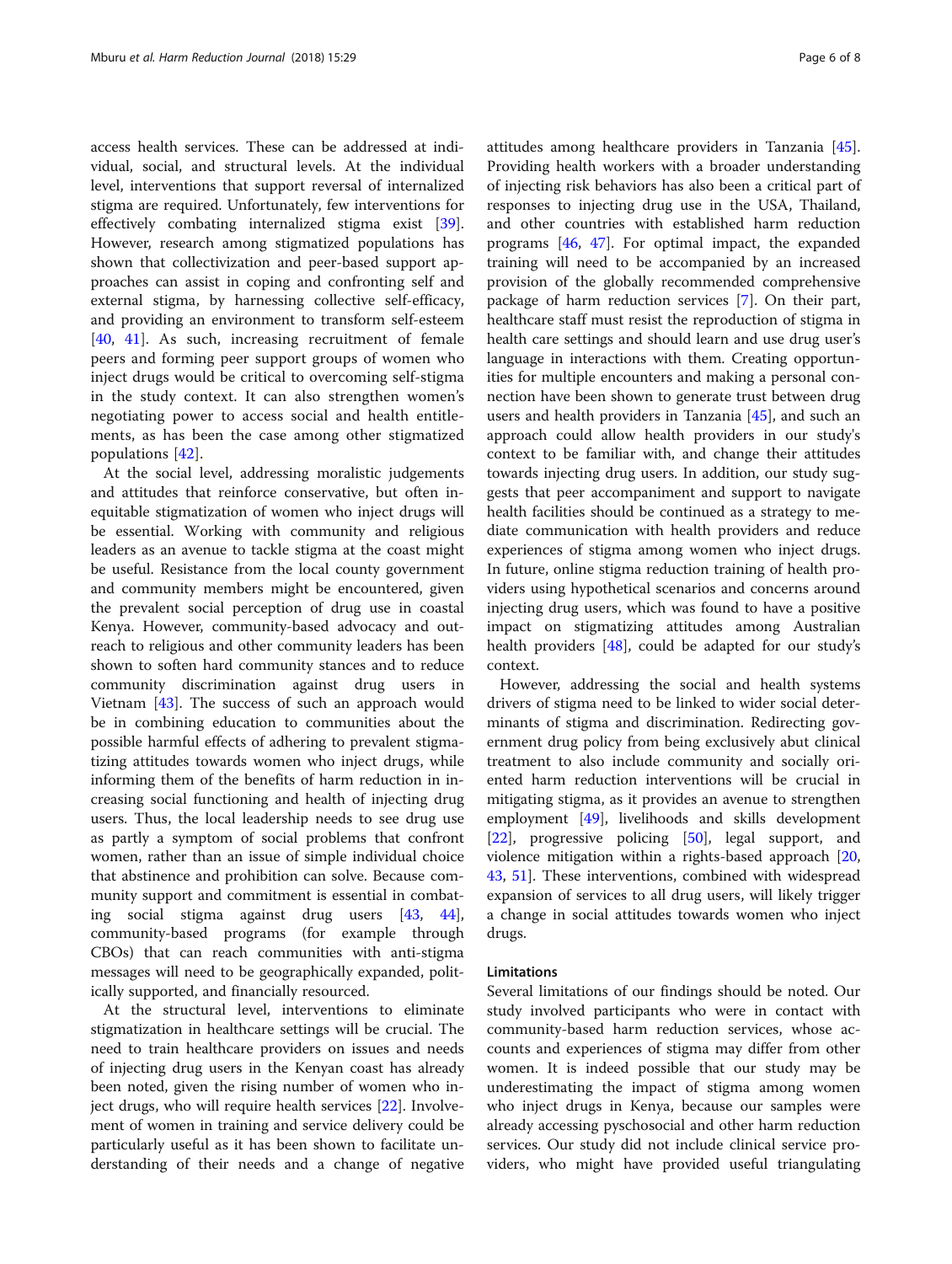<span id="page-6-0"></span>information regarding their attitudes towards women who inject drugs. Nevertheless, this study contributes to the knowledge base regarding the social contexts of women who inject drugs in Kenya, upon which tailored interventions can be based, and future studies be built upon.

# Conclusions

Without purporting to fully understand or to oversimplify the contexts and experiences of stigma, it is clear that women who inject drugs in the Kenyan coast often self-stigmatize, face stigma of injecting drug use in social contexts and health care facilities, and are discriminated by healthcare providers, which deters their access and utilization of health services particularly harm reduction, HIV and reproductive health services. In addition, these stigmas are overlaid on HIV-related stigma among women who are living with HIV. To overcome the multiple forms of stigma simultaneously experienced by participants in this study and ensure that tailored gender-sensitive interventions are available to them, a range of specific individual-, social-, and structural-level interventions will need to be implemented.

#### Acknowledgements

The authors thank the participants and collaborating implementing partners, REACHOUT and MEWA.

#### Funding

This work was supported by the International HIV/AIDS Alliance through its Innovation Fund.

#### Availability of data and materials

Due to the nature of the study and criminalized nature of drug use in the study context, entire data and materials from this study are not publicly available. Requests for data can be submitted to the corresponding author.

#### Authors' contributions

GM, SA, and JN designed the study and tools. SA and JN collected the data. GM drafted the manuscript. ACT, BW, SS, and JS reviewed the manuscript and provided critical inputs. All authors read and approved the final manuscript.

#### Ethics approval and consent to participate

This research was approved by the National Commission for Science Technology and Innovation (ref: P/15/8861/4510).

#### Consent for publication

Participants provided written informed consent for publication of data collected during this study.

#### Competing interests

The authors declare that they have no competing interests.

#### Publisher's Note

Springer Nature remains neutral with regard to jurisdictional claims in published maps and institutional affiliations.

#### Author details

<sup>1</sup>Division of Health Research, Lancaster University, Lancaster, UK. <sup>2</sup>Kenya AIDS NGO Consortium, Nairobi, Kenya. <sup>3</sup>Chester M. Pierce, MD Division of Global Psychiatry, The Massachusetts General Hospital, Boston, USA. <sup>4</sup>International HIV/AIDS Alliance, Brighton, UK. <sup>5</sup>Division of Global Public Health, University

of California San Diego School of Medicine, San Diego, USA. <sup>6</sup>Department of Public Health and Policy, London School of Hygiene & Tropical Medicine, London, UK.

#### Received: 23 March 2018 Accepted: 20 May 2018 Published online: 25 May 2018

#### References

- 1. UNAIDS. The gap report. Geneva: Joint United Nations Program on HIV AIDS (UNAIDS); 2015.
- 2. Tun W, Sheehy M, Broz D, Okal J, Muraguri N, Raymond HF, Musyoki H, Kim AA, Muthui M, Geibel S. HIV and STI prevalence and injection behaviors among people who inject drugs in Nairobi: results from a 2011 biobehavioral study using respondent-driven sampling. AIDS Behav. 2015; 19(Suppl 1):S24–35.
- 3. NACC. Kenya AIDS epidemic update 2014. Nairobi: National AIDS Control Council (NACC), Ministry of Health, Government of Kenya; 2014.
- 4. NASCOP. Kenya most at risk population size estimate. Consensus report. Nairobi: NASCOP, Ministry of Health; 2013.
- 5. NASCOP: Kenya AIDS Indicator Survey 2012. Nairobi: Republic of Kenya Ministry of Health, 2014. Nairobi: National AIDS and STI Control Programme (NASCOP), Ministry of Health, Kenya; 2014.
- 6. Kurth AE, Cleland CM, Des Jarlais DC, Musyoki H, Lizcano JA, Chhun N, Cherutich P. HIV prevalence, estimated incidence, and risk behaviors among people who inject drugs in Kenya. J Acquir Immune Defic Syndr. 2015;70(4): 420–7.
- 7. WHO, UNODC, UNAIDS. Technical guide for countries to set targets for universal access to HIV prevention, treatment and care for injecting drug users. Geneva: WHO, UNODC and UNAIDS; 2009.
- 8. Dutta A, Wirtz AL, Baral S, Beyrer C, Cleghorn FR. Key harm reduction interventions and their impact on the reduction of risky behavior and HIV incidence among people who inject drugs in low-income and middleincome countries. Curr Opin HIV AIDS. 2012;7(4):362–8.
- 9. Mathers B, Degenhardt L, Ali H, Wiessing L, Hickman M, Mattick RP, Myers B, Ambekar A, Strathdee SA. HIV prevention, treatment, and care services for people who inject drugs: a systematic review of global, regional, and national coverage. Lancet. 2010;375(9719):1014–28.
- 10. Degenhardt L, Mathers B, Wirtz AL, Wolfe D, Kamarulzaman A, Carrieri MP, Strathdee SA, Malinowska-Sempruch K, Kazatchkine M, Beyrer C. What has been achieved in HIV prevention, treatment and care for people who inject drugs, 2010-2012? A review of the six highest burden countries. Int J Drug Policy. 2014;25(1):53–60.
- 11. NASCOP. Kenya National Guidelines for the comprehensive management of the health risks and consequences of drug use. Nairobi: National AIDS and STI Control Programme (NASCOP). Ministry of Health, Government of Kenya; 2013.
- 12. NACC and NASCOP. Kenya AIDS epidemic update 2011. Nairobi: National AIDS Control Council (NACC) and National AIDS and STI Control Programme (NASCOP), Ministry of Health, Government of Kenya; 2012.
- 13. Rhodes T, Guise A, Ndimbii J, Strathdee S, Ngugi E, Platt L, Kurth A, Cleland C, Vickerman P. Is the promise of methadone Kenya's solution to managing HIV and addiction? A mixed-method mathematical modelling and qualitative study. BMJ Open. 2015;5(3):e007198.
- 14. Link BG, Phelan JC. Stigma and its public health implications. Lancet. 2006; 367(9509):528–9.
- 15. Goffman E. Stigma: notes on the management of a spoiled identity. New York: Simon & Schuster; 1963.
- 16. Gilmore N, Somerville MA. Stigmatization, scapegoating and discrimination in sexually transmitted diseases: overcoming 'them' and 'us'. Soc Sci Med. 1994;39(9):1339–58.
- 17. Deacon H. Towards a sustainable theory of health-related stigma: lessons from the HIV/AIDS literature. J Commun Appl Soc Psychol. 2006;16:418–25.
- 18. Katz IT, Ryu AE, Onuegbu AG, Psaros C, Weiser SD, Bangsberg DR, Tsai AC. Impact of HIV-related stigma on treatment adherence: systematic review and meta-synthesis. J Int AIDS Soc. 2013;16(3 Suppl 2):18640.
- 19. Turan JM, Nyblade L. HIV-related stigma as a barrier to achievement of global PMTCT and maternal health goals: a review of the evidence. AIDS Behav. 2013;17(7):2528–39.
- 20. Pinkham S, Malinowska-Sempruch K. Women, harm reduction and HIV. Reprod Health Matters. 2008;16(31):168–81.